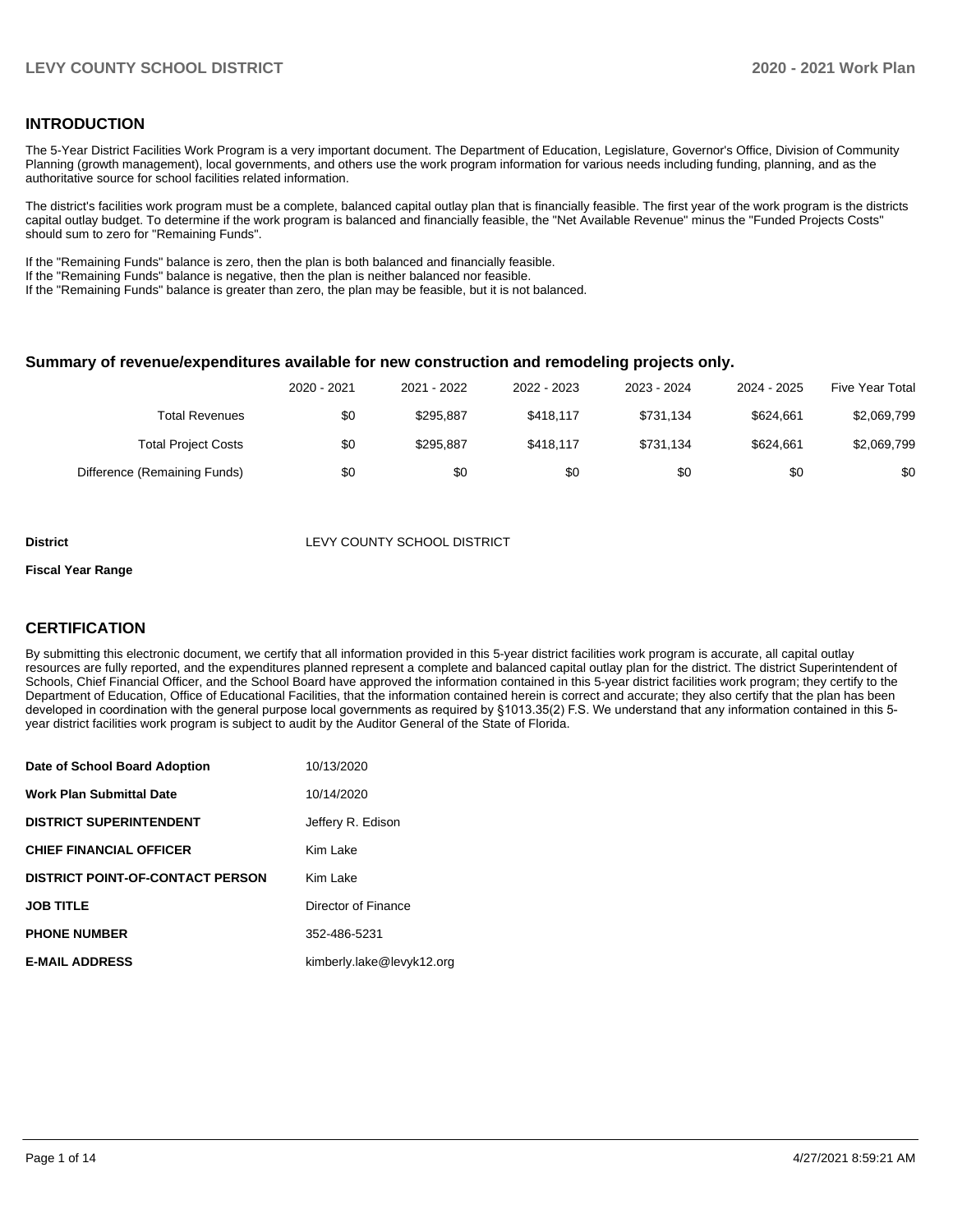# **Expenditures**

## **Expenditure for Maintenance, Repair and Renovation from 1.50-Mills and PECO**

Annually, prior to the adoption of the district school budget, each school board must prepare a tentative district facilities work program that includes a schedule of major repair and renovation projects necessary to maintain the educational and ancillary facilities of the district.

|                                  | Item                                                                                                                                                                                                                                                                        | $2020 - 2021$<br><b>Actual Budget</b> | 2021 - 2022<br>Projected | 2022 - 2023<br>Projected | 2023 - 2024<br>Projected | 2024 - 2025<br>Projected | <b>Total</b> |
|----------------------------------|-----------------------------------------------------------------------------------------------------------------------------------------------------------------------------------------------------------------------------------------------------------------------------|---------------------------------------|--------------------------|--------------------------|--------------------------|--------------------------|--------------|
| <b>HVAC</b>                      |                                                                                                                                                                                                                                                                             | \$100,000                             | \$85,000                 | \$80,000                 | \$100,000                | \$100,000                | \$465,000    |
|                                  | Locations: BRONSON ELEMENTARY, BRONSON SENIOR HIGH (NEW), CEDAR KEY SENIOR HIGH, CHIEFLAND ELEMENTARY, CHIEFLAND<br>MIDDLE HIGH SCHOOL, DISTRICT ADMINISTRATIVE OFFICE, JOYCE M BULLOCK ELEMENTARY, WILLISTON ELEMENTARY,<br>WILLISTON MIDDLE/HIGH (NEW), YANKEETOWN SCHOOL |                                       |                          |                          |                          |                          |              |
| Flooring                         |                                                                                                                                                                                                                                                                             | \$55,000                              | \$50,000                 | \$45,000                 | \$40,000                 | \$35,000                 | \$225,000    |
| Locations:                       | BRONSON ELEMENTARY, BRONSON SENIOR HIGH (NEW), CEDAR KEY SENIOR HIGH, CHIEFLAND ELEMENTARY, CHIEFLAND<br>MIDDLE HIGH SCHOOL, DISTRICT ADMINISTRATIVE OFFICE, JOYCE M BULLOCK ELEMENTARY, WILLISTON ELEMENTARY,<br>WILLISTON MIDDLE/HIGH (NEW), YANKEETOWN SCHOOL            |                                       |                          |                          |                          |                          |              |
| Roofing                          |                                                                                                                                                                                                                                                                             | \$200.000                             | \$20,000                 | \$200.000                | \$275,000                | \$300,000                | \$995,000    |
| Locations:                       | BRONSON ELEMENTARY, BRONSON SENIOR HIGH (NEW), CEDAR KEY SENIOR HIGH, CHIEFLAND ELEMENTARY, CHIEFLAND<br>MIDDLE HIGH SCHOOL, DISTRICT ADMINISTRATIVE OFFICE, JOYCE M BULLOCK ELEMENTARY, WILLISTON ELEMENTARY,<br>WILLISTON MIDDLE/HIGH (NEW), YANKEETOWN SCHOOL            |                                       |                          |                          |                          |                          |              |
| Safety to Life                   |                                                                                                                                                                                                                                                                             | \$60,000                              | \$55,000                 | \$60,000                 | \$30,000                 | \$30,000                 | \$235,000    |
| Locations:                       | BRONSON ELEMENTARY, BRONSON SENIOR HIGH (NEW), CEDAR KEY SENIOR HIGH, CHIEFLAND ELEMENTARY, CHIEFLAND<br>MIDDLE HIGH SCHOOL, DISTRICT ADMINISTRATIVE OFFICE, JOYCE M BULLOCK ELEMENTARY, WILLISTON ELEMENTARY,<br>WILLISTON MIDDLE/HIGH (NEW), YANKEETOWN SCHOOL            |                                       |                          |                          |                          |                          |              |
| Fencing                          |                                                                                                                                                                                                                                                                             | \$15,000                              | \$15,000                 | \$12,000                 | \$10,000                 | \$10,000                 | \$62,000     |
|                                  | Locations: BRONSON ELEMENTARY, BRONSON SENIOR HIGH (NEW), CEDAR KEY SENIOR HIGH, CHIEFLAND ELEMENTARY, CHIEFLAND<br>MIDDLE HIGH SCHOOL, DISTRICT ADMINISTRATIVE OFFICE, JOYCE M BULLOCK ELEMENTARY, WILLISTON ELEMENTARY,<br>WILLISTON MIDDLE/HIGH (NEW), YANKEETOWN SCHOOL |                                       |                          |                          |                          |                          |              |
| Parking                          |                                                                                                                                                                                                                                                                             | \$15,000                              | \$15,000                 | \$12,000                 | \$9,000                  | \$8,000                  | \$59,000     |
| Locations:                       | BRONSON ELEMENTARY, BRONSON SENIOR HIGH (NEW), CEDAR KEY SENIOR HIGH, CHIEFLAND ELEMENTARY, CHIEFLAND<br>MIDDLE HIGH SCHOOL, DISTRICT ADMINISTRATIVE OFFICE, JOYCE M BULLOCK ELEMENTARY, WILLISTON ELEMENTARY,<br>WILLISTON MIDDLE/HIGH (NEW), YANKEETOWN SCHOOL            |                                       |                          |                          |                          |                          |              |
| Electrical                       |                                                                                                                                                                                                                                                                             | \$75,000                              | \$82,000                 | \$65,000                 | \$75,000                 | \$65,000                 | \$362,000    |
| Locations:                       | BRONSON ELEMENTARY, BRONSON SENIOR HIGH (NEW), CEDAR KEY SENIOR HIGH, CHIEFLAND ELEMENTARY, CHIEFLAND<br>MIDDLE HIGH SCHOOL, DISTRICT ADMINISTRATIVE OFFICE, JOYCE M BULLOCK ELEMENTARY, WILLISTON ELEMENTARY,<br>WILLISTON MIDDLE/HIGH (NEW), YANKEETOWN SCHOOL            |                                       |                          |                          |                          |                          |              |
| Fire Alarm                       |                                                                                                                                                                                                                                                                             | \$7.500                               | \$7.500                  | \$7,000                  | \$9,000                  | \$5.000                  | \$36,000     |
|                                  | Locations: BRONSON ELEMENTARY, BRONSON SENIOR HIGH (NEW), CEDAR KEY SENIOR HIGH, CHIEFLAND ELEMENTARY, CHIEFLAND<br>MIDDLE HIGH SCHOOL, DISTRICT ADMINISTRATIVE OFFICE, JOYCE M BULLOCK ELEMENTARY, WILLISTON ELEMENTARY,<br>WILLISTON MIDDLE/HIGH (NEW), YANKEETOWN SCHOOL |                                       |                          |                          |                          |                          |              |
| Telephone/Intercom System        |                                                                                                                                                                                                                                                                             | \$30,000                              | \$35,000                 | \$25,000                 | \$25,000                 | \$15,000                 | \$130,000    |
|                                  | Locations: BRONSON ELEMENTARY, BRONSON SENIOR HIGH (NEW), CEDAR KEY SENIOR HIGH, CHIEFLAND ELEMENTARY, CHIEFLAND<br>MIDDLE HIGH SCHOOL, DISTRICT ADMINISTRATIVE OFFICE, JOYCE M BULLOCK ELEMENTARY, WILLISTON ELEMENTARY,<br>WILLISTON MIDDLE/HIGH (NEW), YANKEETOWN SCHOOL |                                       |                          |                          |                          |                          |              |
| <b>Closed Circuit Television</b> |                                                                                                                                                                                                                                                                             | \$0                                   | \$0                      | \$0                      | \$0 <sub>1</sub>         | \$0                      | \$0          |
|                                  | Locations: No Locations for this expenditure.                                                                                                                                                                                                                               |                                       |                          |                          |                          |                          |              |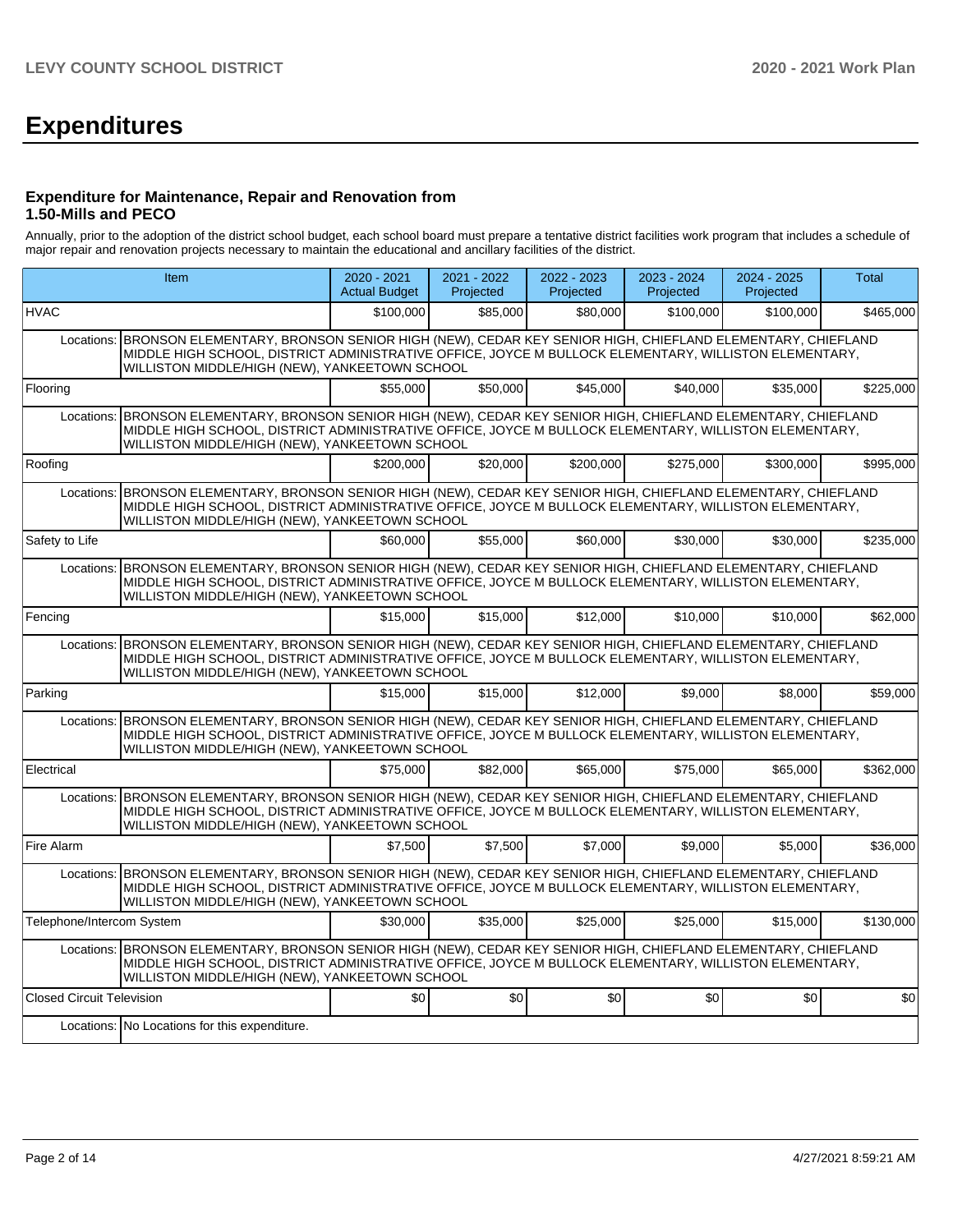| Paint                                                                                                                                                                                                                                                                       |                                                                                                                                                                                                                                                                             | \$30,000  | \$30,000  | \$30,000  | \$35,000  | \$25,000  | \$150,000   |  |  |  |  |
|-----------------------------------------------------------------------------------------------------------------------------------------------------------------------------------------------------------------------------------------------------------------------------|-----------------------------------------------------------------------------------------------------------------------------------------------------------------------------------------------------------------------------------------------------------------------------|-----------|-----------|-----------|-----------|-----------|-------------|--|--|--|--|
|                                                                                                                                                                                                                                                                             | Locations: BRONSON ELEMENTARY, BRONSON SENIOR HIGH (NEW), CEDAR KEY SENIOR HIGH, CHIEFLAND ELEMENTARY, CHIEFLAND<br>MIDDLE HIGH SCHOOL, DISTRICT ADMINISTRATIVE OFFICE, JOYCE M BULLOCK ELEMENTARY, WILLISTON ELEMENTARY,<br>WILLISTON MIDDLE/HIGH (NEW), YANKEETOWN SCHOOL |           |           |           |           |           |             |  |  |  |  |
| Maintenance/Repair                                                                                                                                                                                                                                                          |                                                                                                                                                                                                                                                                             | \$550,000 | \$550,000 | \$550,000 | \$550,000 | \$550,000 | \$2,750,000 |  |  |  |  |
| Locations: BRONSON ELEMENTARY, BRONSON SENIOR HIGH (NEW), CEDAR KEY SENIOR HIGH, CHIEFLAND ELEMENTARY, CHIEFLAND<br>MIDDLE HIGH SCHOOL, DISTRICT ADMINISTRATIVE OFFICE, JOYCE M BULLOCK ELEMENTARY, WILLISTON ELEMENTARY,<br>WILLISTON MIDDLE/HIGH (NEW), YANKEETOWN SCHOOL |                                                                                                                                                                                                                                                                             |           |           |           |           |           |             |  |  |  |  |
| \$944.500<br>\$5,469,000<br>Sub Total:<br>\$1.137.500<br>\$1.086.000<br>\$1,158,000<br>\$1,143,000                                                                                                                                                                          |                                                                                                                                                                                                                                                                             |           |           |           |           |           |             |  |  |  |  |

| <b>PECO Maintenance Expenditures</b> | \$86,451    | ጦ<br>Ψ∪        | ሶሳ<br>ມບ    | ድስ<br>ΦU    | \$0         | \$86,451    |
|--------------------------------------|-------------|----------------|-------------|-------------|-------------|-------------|
| 1.50 Mill Sub Total: I               | \$1.275.549 | ,168,000<br>σ. | \$1.282.000 | \$1.325.800 | \$1.319.000 | \$6,370,349 |

|                                                                                                                                                                                                                                                                            | Other Items                                                                                                                                                                                                                                                                | $2020 - 2021$<br><b>Actual Budget</b> | 2021 - 2022<br>Projected | 2022 - 2023<br>Projected | 2023 - 2024<br>Projected | $2024 - 2025$<br>Projected | <b>Total</b> |  |  |  |
|----------------------------------------------------------------------------------------------------------------------------------------------------------------------------------------------------------------------------------------------------------------------------|----------------------------------------------------------------------------------------------------------------------------------------------------------------------------------------------------------------------------------------------------------------------------|---------------------------------------|--------------------------|--------------------------|--------------------------|----------------------------|--------------|--|--|--|
| <b>Energy Management</b>                                                                                                                                                                                                                                                   |                                                                                                                                                                                                                                                                            | \$25,000                              | \$45,000                 | \$19,000                 | \$8,000                  | \$8,000                    | \$105,000    |  |  |  |
|                                                                                                                                                                                                                                                                            | Locations BRONSON ELEMENTARY, BRONSON SENIOR HIGH (NEW), CEDAR KEY SENIOR HIGH, CHIEFLAND ELEMENTARY, CHIEFLAND<br>MIDDLE HIGH SCHOOL, DISTRICT ADMINISTRATIVE OFFICE, JOYCE M BULLOCK ELEMENTARY, WILLISTON ELEMENTARY,<br>WILLISTON MIDDLE/HIGH (NEW), YANKEETOWN SCHOOL |                                       |                          |                          |                          |                            |              |  |  |  |
| Repair Plumbing                                                                                                                                                                                                                                                            |                                                                                                                                                                                                                                                                            | \$25,000                              | \$25,000                 | \$25,000                 | \$25,000                 | \$25,000                   | \$125,000    |  |  |  |
|                                                                                                                                                                                                                                                                            | Locations BRONSON ELEMENTARY, BRONSON SENIOR HIGH (NEW), CEDAR KEY SENIOR HIGH, CHIEFLAND ELEMENTARY, CHIEFLAND<br>MIDDLE HIGH SCHOOL, DISTRICT ADMINISTRATIVE OFFICE, JOYCE M BULLOCK ELEMENTARY, WILLISTON ELEMENTARY,<br>WILLISTON MIDDLE/HIGH (NEW), YANKEETOWN SCHOOL |                                       |                          |                          |                          |                            |              |  |  |  |
| Site Drainage                                                                                                                                                                                                                                                              |                                                                                                                                                                                                                                                                            | \$12,000                              | \$16,000                 | \$15,000                 | \$12,000                 | \$10,000                   | \$65,000     |  |  |  |
|                                                                                                                                                                                                                                                                            | Locations BRONSON ELEMENTARY, BRONSON SENIOR HIGH (NEW), CEDAR KEY SENIOR HIGH, CHIEFLAND ELEMENTARY, CHIEFLAND<br>MIDDLE HIGH SCHOOL, DISTRICT ADMINISTRATIVE OFFICE, JOYCE M BULLOCK ELEMENTARY, WILLISTON ELEMENTARY,<br>WILLISTON MIDDLE/HIGH (NEW), YANKEETOWN SCHOOL |                                       |                          |                          |                          |                            |              |  |  |  |
| Re-Finish Gym Floors                                                                                                                                                                                                                                                       |                                                                                                                                                                                                                                                                            | \$15,000                              | \$15,000                 | \$15,000                 | \$6,000                  | \$10,000                   | \$61,000     |  |  |  |
|                                                                                                                                                                                                                                                                            | Locations BRONSON SENIOR HIGH (NEW), CEDAR KEY SENIOR HIGH, CHIEFLAND MIDDLE HIGH SCHOOL, WILLISTON MIDDLE/HIGH (NEW),<br>YANKEETOWN SCHOOL                                                                                                                                |                                       |                          |                          |                          |                            |              |  |  |  |
| Technology Infrastructure                                                                                                                                                                                                                                                  |                                                                                                                                                                                                                                                                            | \$100,000                             | \$75,000                 | \$75,000                 | \$75,000                 | \$75,000                   | \$400.000    |  |  |  |
|                                                                                                                                                                                                                                                                            | Locations BRONSON ELEMENTARY, BRONSON SENIOR HIGH (NEW), CEDAR KEY SENIOR HIGH, CHIEFLAND ELEMENTARY, CHIEFLAND<br>MIDDLE HIGH SCHOOL, DISTRICT ADMINISTRATIVE OFFICE, JOYCE M BULLOCK ELEMENTARY, WILLISTON ELEMENTARY,<br>WILLISTON MIDDLE/HIGH (NEW), YANKEETOWN SCHOOL |                                       |                          |                          |                          |                            |              |  |  |  |
| Replace Doors                                                                                                                                                                                                                                                              |                                                                                                                                                                                                                                                                            | \$5,000                               | \$5,000                  | \$5,000                  | \$5,000                  | \$5,000                    | \$25,000     |  |  |  |
|                                                                                                                                                                                                                                                                            | Locations BRONSON ELEMENTARY, BRONSON SENIOR HIGH (NEW), CEDAR KEY SENIOR HIGH, CHIEFLAND ELEMENTARY, CHIEFLAND<br>MIDDLE HIGH SCHOOL, DISTRICT ADMINISTRATIVE OFFICE, JOYCE M BULLOCK ELEMENTARY, WILLISTON ELEMENTARY,<br>WILLISTON MIDDLE/HIGH (NEW), YANKEETOWN SCHOOL |                                       |                          |                          |                          |                            |              |  |  |  |
| <b>Surge Supressors</b>                                                                                                                                                                                                                                                    |                                                                                                                                                                                                                                                                            | \$2.500                               | \$2,500                  | \$2,000                  | \$1,800                  | \$3,000                    | \$11,800     |  |  |  |
| Locations BRONSON ELEMENTARY, BRONSON SENIOR HIGH (NEW), CEDAR KEY SENIOR HIGH, CHIEFLAND ELEMENTARY, CHIEFLAND<br>MIDDLE HIGH SCHOOL, DISTRICT ADMINISTRATIVE OFFICE, JOYCE M BULLOCK ELEMENTARY, WILLISTON ELEMENTARY,<br>WILLISTON MIDDLE/HIGH (NEW), YANKEETOWN SCHOOL |                                                                                                                                                                                                                                                                            |                                       |                          |                          |                          |                            |              |  |  |  |
| <b>Structural Repair</b>                                                                                                                                                                                                                                                   |                                                                                                                                                                                                                                                                            | \$5,000                               | \$5,000                  | \$5,000                  | \$5,000                  | \$5,000                    | \$25,000     |  |  |  |
|                                                                                                                                                                                                                                                                            | Locations BRONSON ELEMENTARY, BRONSON SENIOR HIGH (NEW), CEDAR KEY SENIOR HIGH, CHIEFLAND ELEMENTARY, CHIEFLAND<br>MIDDLE HIGH SCHOOL, DISTRICT ADMINISTRATIVE OFFICE, JOYCE M BULLOCK ELEMENTARY, WILLISTON ELEMENTARY,<br>WILLISTON MIDDLE/HIGH (NEW), YANKEETOWN SCHOOL |                                       |                          |                          |                          |                            |              |  |  |  |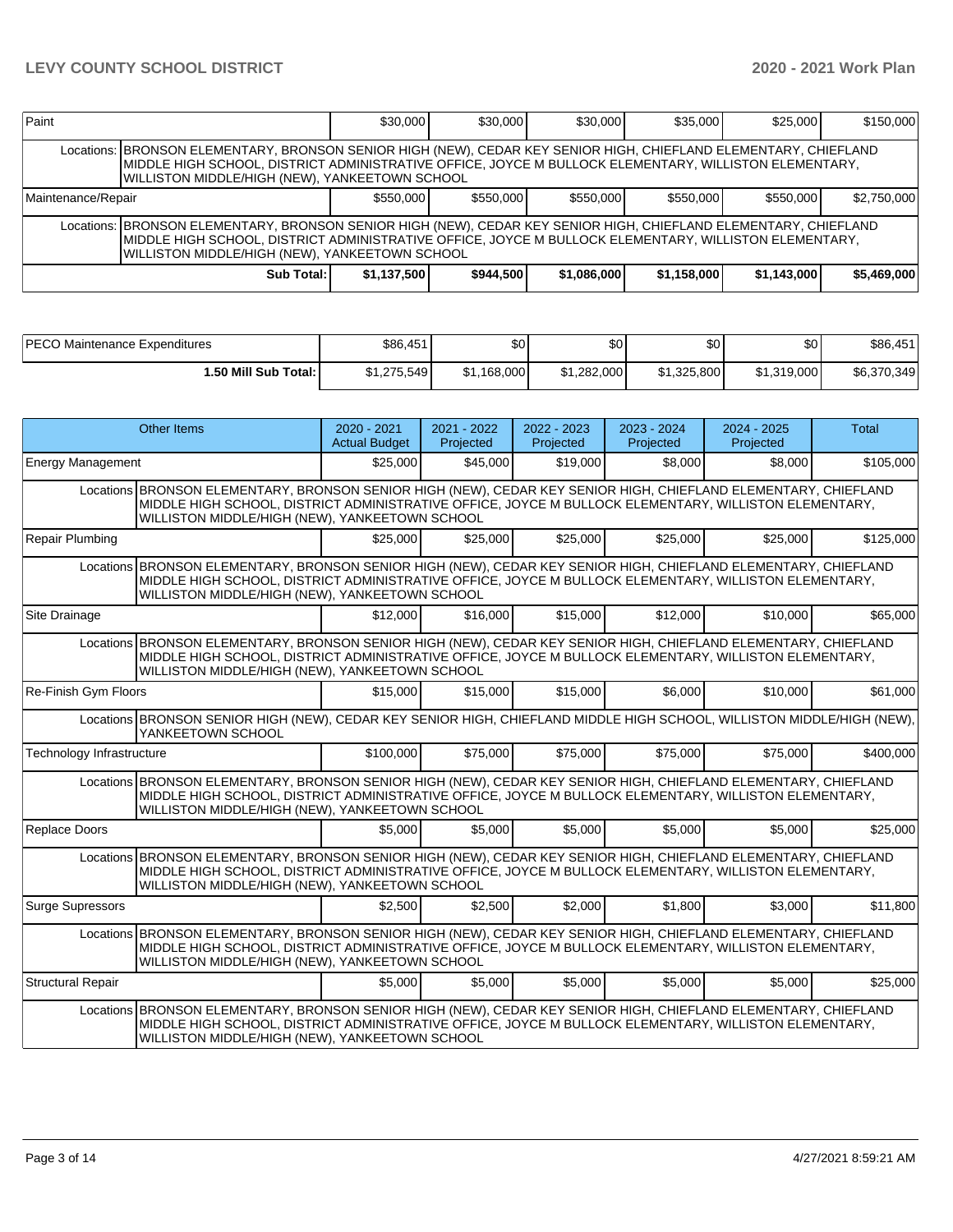| Plumbing                                                                                                                                                                                                                                                                           | \$35,000    | \$35,000    | \$35,000    | \$30,000    | \$35,000    | \$170,000   |  |  |  |
|------------------------------------------------------------------------------------------------------------------------------------------------------------------------------------------------------------------------------------------------------------------------------------|-------------|-------------|-------------|-------------|-------------|-------------|--|--|--|
| Locations BRONSON ELEMENTARY, BRONSON SENIOR HIGH (NEW), CEDAR KEY SENIOR HIGH, CHIEFLAND ELEMENTARY, CHIEFLAND<br>IMIDDLE HIGH SCHOOL. DISTRICT ADMINISTRATIVE OFFICE. JOYCE M BULLOCK ELEMENTARY. WILLISTON ELEMENTARY.<br><b>WILLISTON MIDDLE/HIGH (NEW), YANKEETOWN SCHOOL</b> |             |             |             |             |             |             |  |  |  |
| Total:                                                                                                                                                                                                                                                                             | \$1,362,000 | \$1.168,000 | \$1.282.000 | \$1,325,800 | \$1,319,000 | \$6,456,800 |  |  |  |

# **Local 1.50 Mill Expenditure For Maintenance, Repair and Renovation**

Anticipated expenditures expected from local funding sources over the years covered by the current work plan.

| Item                                                         | $2020 - 2021$<br><b>Actual Budget</b> | 2021 - 2022<br>Projected | 2022 - 2023<br>Projected | $2023 - 2024$<br>Projected | 2024 - 2025<br>Projected | <b>Total</b> |
|--------------------------------------------------------------|---------------------------------------|--------------------------|--------------------------|----------------------------|--------------------------|--------------|
| Remaining Maint and Repair from 1.5 Mills                    | \$1,275,549                           | \$1,168,000              | \$1,282,000              | \$1,325,800                | \$1,319,000              | \$6,370,349  |
| Maintenance/Repair Salaries                                  | \$600,000                             | \$550,000                | \$500,000                | \$0                        | \$250,000                | \$1,900,000  |
| <b>School Bus Purchases</b>                                  | \$600,000                             | \$600,000                | \$600,000                | \$600,000                  | \$600,000                | \$3,000,000  |
| <b>Other Vehicle Purchases</b>                               | \$50,000                              | \$60,000                 | \$50,000                 | \$75,000                   | \$75,000                 | \$310,000    |
| Capital Outlay Equipment                                     | \$200,000                             | \$20,000                 | \$200,000                | \$225,000                  | \$225,000                | \$870,000    |
| <b>Rent/Lease Payments</b>                                   | \$0                                   | \$0                      | \$0                      | \$0                        | \$0                      | \$0          |
| <b>COP Debt Service</b>                                      | \$666,614                             | \$666,614                | \$666,614                | \$666,614                  | \$666,614                | \$3,333,070  |
| Rent/Lease Relocatables                                      | \$0                                   | \$0                      | \$0                      | \$0                        | \$0                      | \$0          |
| <b>Environmental Problems</b>                                | \$0                                   | \$0                      | \$0                      | \$0                        | \$0                      | \$0          |
| s.1011.14 Debt Service                                       | \$0                                   | \$0                      | \$0                      | \$0                        | \$0                      | \$0          |
| <b>Special Facilities Construction Account</b>               | \$12,416,164                          | \$12,416,164             | \$12,416,162             | \$0                        | \$0                      | \$37,248,490 |
| Premiums for Property Casualty Insurance - 1011.71<br>(4a,b) | \$450,000                             | \$450,000                | \$450,000                | \$325,000                  | \$325,000                | \$2,000,000  |
| Qualified School Construction Bonds (QSCB)                   | \$0                                   | \$0                      | \$0                      | \$0                        | \$0                      | \$0          |
| Qualified Zone Academy Bonds (QZAB)                          | \$0                                   | \$0                      | \$0                      | \$0                        | \$0                      | \$0          |
| <b>Local Expenditure Totals:</b>                             | \$16,258,327                          | \$15,930,778             | \$16,164,776             | \$3,217,414                | \$3,460,614              | \$55,031,909 |

# **Revenue**

## **1.50 Mill Revenue Source**

Schedule of Estimated Capital Outlay Revenue from each currently approved source which is estimated to be available for expenditures on the projects included in the tentative district facilities work program. All amounts are NET after considering carryover balances, interest earned, new COP's, 1011.14 and 1011.15 loans, etc. Districts cannot use 1.5-Mill funds for salaries except for those explicitly associated with maintenance/repair projects. (1011.71 (5), F.S.)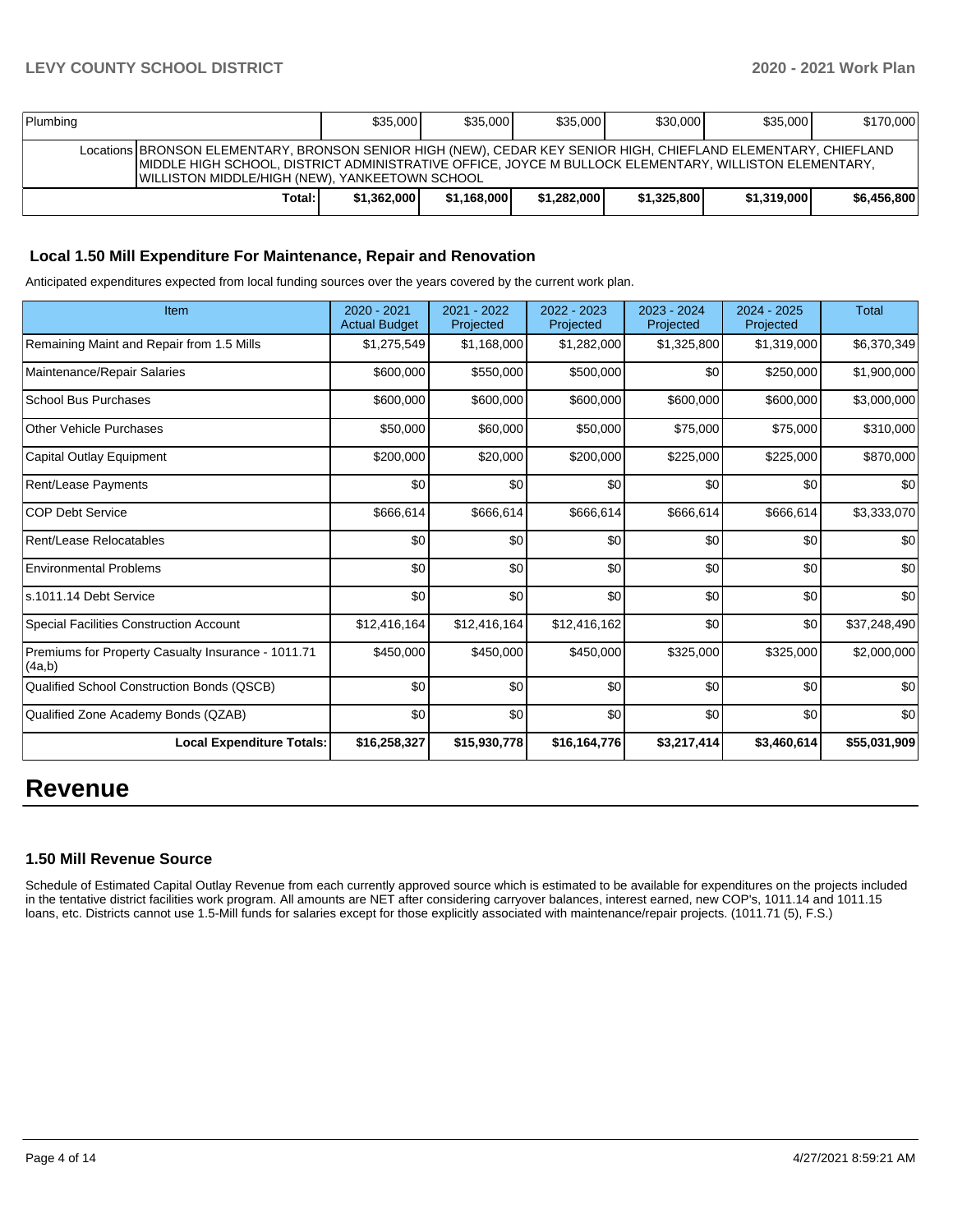# **LEVY COUNTY SCHOOL DISTRICT 2020 - 2021 Work Plan**

| <b>Item</b>                                                                         | Fund | $2020 - 2021$<br><b>Actual Value</b> | $2021 - 2022$<br>Projected | 2022 - 2023<br>Projected | $2023 - 2024$<br>Projected | $2024 - 2025$<br>Projected | Total            |
|-------------------------------------------------------------------------------------|------|--------------------------------------|----------------------------|--------------------------|----------------------------|----------------------------|------------------|
| $(1)$ Non-exempt property<br>lassessed valuation                                    |      | \$2,316,552,396                      | \$2,368,094,927            | \$2,398,367,298          | \$2,498,683,078            | \$2,593,632,672            | \$12,175,330,371 |
| $(2)$ The Millage projected for<br>discretionary capital outlay per<br>ls.1011.71   |      | 1.50                                 | 1.50                       | 1.50                     | 1.50                       | 1.50                       |                  |
| $(3)$ Full value of the 1.50-Mill<br>discretionary capital outlay per<br>ls.1011.71 |      | \$3,891,808                          | \$3,978,399                | \$4,029,257              | \$4.197.788                | \$4,357,303                | \$20,454,555     |
| $(4)$ Value of the portion of the 1.50<br>-Mill ACTUALLY levied                     | 370  | \$3,335,835                          | \$3,410,057                | \$3,453,649              | \$3,598,104                | \$3,734,831                | \$17,532,476     |
| $(5)$ Difference of lines (3) and (4)                                               |      | \$555,973                            | \$568,342                  | \$575,608                | \$599,684                  | \$622,472                  | \$2,922,079      |

# **PECO Revenue Source**

The figure in the row designated "PECO Maintenance" will be subtracted from funds available for new construction because PECO maintenance dollars cannot be used for new construction.

| Item                                 | Fund             | 2020 - 2021<br><b>Actual Budget</b> | 2021 - 2022<br>Projected | 2022 - 2023<br>Projected | $2023 - 2024$<br>Projected | 2024 - 2025<br>Projected | Total    |
|--------------------------------------|------------------|-------------------------------------|--------------------------|--------------------------|----------------------------|--------------------------|----------|
| <b>IPECO New Construction</b>        | 340 <sup>1</sup> | \$0                                 | \$0                      | \$0                      | \$0                        | \$0                      | \$0      |
| <b>PECO Maintenance Expenditures</b> |                  | \$86,451                            | \$0                      | \$0                      | \$0 <sub>1</sub>           | \$0 <sub>1</sub>         | \$86,451 |
|                                      |                  | \$86,451                            | \$0                      | \$0                      | \$0                        | \$0                      | \$86,451 |

# **CO & DS Revenue Source**

Revenue from Capital Outlay and Debt Service funds.

| <b>Item</b>                               | Fund | $2020 - 2021$<br><b>Actual Budget</b> | 2021 - 2022<br>Projected | 2022 - 2023<br>Projected | $2023 - 2024$<br>Projected | $2024 - 2025$<br>Projected | Total       |
|-------------------------------------------|------|---------------------------------------|--------------------------|--------------------------|----------------------------|----------------------------|-------------|
| ICO & DS Cash Flow-through<br>Distributed | 360  | \$194.341                             | \$194.341                | \$194.341                | \$194.341                  | \$194.341                  | \$971,705   |
| ICO & DS Interest on<br>Undistributed CO  | 360  | \$6.103                               | \$6.103                  | \$6,103                  | \$6.103                    | \$6,103                    | \$30,515    |
|                                           |      | \$200.444                             | \$200.444                | \$200.444                | \$200.444                  | \$200.444                  | \$1,002,220 |

## **Fair Share Revenue Source**

Nothing reported for this section. All legally binding commitments for proportionate fair-share mitigation for impacts on public school facilities must be included in the 5-year district work program.

#### **Sales Surtax Referendum**

Specific information about any referendum for a 1-cent or ½-cent surtax referendum during the previous year.

**Did the school district hold a surtax referendum during the past fiscal year 2019 - 2020?**

No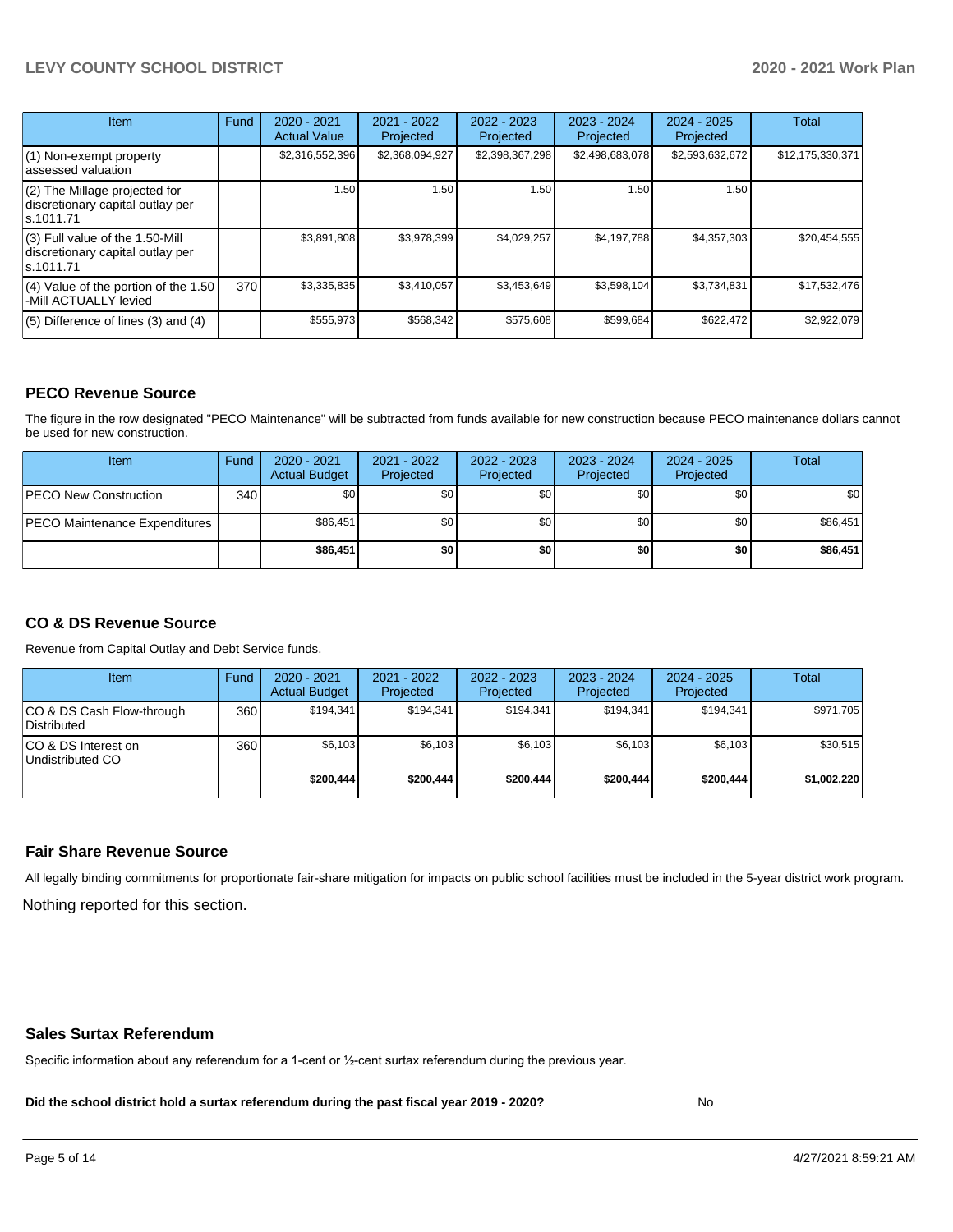# **Additional Revenue Source**

Any additional revenue sources

| Item                                                                                                                      | 2020 - 2021<br><b>Actual Value</b> | 2021 - 2022<br>Projected | 2022 - 2023<br>Projected | 2023 - 2024<br>Projected | 2024 - 2025<br>Projected | <b>Total</b>   |
|---------------------------------------------------------------------------------------------------------------------------|------------------------------------|--------------------------|--------------------------|--------------------------|--------------------------|----------------|
| <b>Total Fund Balance Carried Forward</b>                                                                                 | \$6,617,728                        | \$4,500,000              | \$3,000,000              | \$2,000,000              | \$980,000                | \$17,097,728   |
| General Capital Outlay Obligated Fund<br><b>Balance Carried Forward From Total</b><br><b>Fund Balance Carried Forward</b> | \$0                                | \$0                      | \$0                      | \$0                      | \$0                      | \$0            |
| <b>Special Facilities Construction Account</b>                                                                            | \$12,416,164                       | \$12,416,164             | \$12,416,162             | \$0                      | \$0                      | \$37,248,490   |
| One Cent - 1/2 Cent Sales Surtax Debt<br>Service From Total Fund Balance Carried<br>Forward                               | \$0                                | \$0                      | \$0                      | \$0                      | \$0                      | \$0            |
| Capital Outlay Projects Funds Balance<br>Carried Forward From Total Fund<br><b>Balance Carried Forward</b>                | (\$6,511,844)                      | (\$4,500,000)            | (\$2,667,362)            | (\$2,000,000)            | (\$980,000)              | (\$16,659,206) |
| Proceeds from a s.1011.14/15 F.S. Loans                                                                                   | \$0                                | \$0                      | \$0                      | \$0                      | \$0                      | \$0            |
| District Bonds - Voted local bond<br>referendum proceeds per s.9, Art VII<br><b>State Constitution</b>                    | \$0                                | \$0                      | \$0                      | \$0                      | \$0                      | \$0            |
| Proceeds from Special Act Bonds                                                                                           | \$0                                | \$0                      | \$0                      | \$0                      | \$0                      | \$0            |
| Estimated Revenue from CO & DS Bond<br>Sale                                                                               | \$0                                | \$0                      | \$0                      | \$0                      | \$0                      | \$0            |
| Proceeds from Voted Capital<br>Improvements millage                                                                       | \$0                                | \$0                      | \$0                      | \$0                      | \$0                      | \$0            |
| Other Revenue for Other Capital Projects                                                                                  | \$0                                | \$0                      | \$0                      | \$0                      | \$0                      | \$0            |
| Proceeds from 1/2 cent sales surtax<br>authorized by school board                                                         | \$0                                | \$0                      | \$0                      | \$0                      | \$0                      | \$0            |
| Proceeds from local governmental<br>infrastructure sales surtax                                                           | \$0                                | \$0                      | \$0                      | \$0                      | \$0                      | \$0            |
| Proceeds from Certificates of<br>Participation (COP's) Sale                                                               | \$0                                | \$0                      | \$0                      | \$0                      | \$0                      | \$0            |
| Classrooms First Bond proceeds amount<br>authorized in FY 1997-98                                                         | \$0                                | \$0                      | \$0                      | \$0                      | \$0                      | \$0            |
| <b>Classrooms for Kids</b>                                                                                                | \$0                                | \$0                      | \$0                      | \$0                      | \$0                      | \$0            |
| <b>District Equity Recognition</b>                                                                                        | \$0                                | \$0                      | \$0                      | \$0                      | \$0                      | \$0            |
| <b>Federal Grants</b>                                                                                                     | \$0                                | \$0                      | \$0                      | \$0                      | \$0                      | \$0            |
| Proportionate share mitigation (actual<br>cash revenue only, not in kind donations)                                       | \$0                                | \$0                      | \$0                      | \$0                      | \$0                      | \$0            |
| Impact fees received                                                                                                      | \$200,000                          | \$200,000                | \$180,000                | \$150,000                | \$150,000                | \$880,000      |
| Private donations                                                                                                         | \$0                                | \$0                      | \$0                      | \$0                      | \$0                      | \$0            |
| Grants from local governments or not-for-<br>profit organizations                                                         | \$0                                | \$0                      | \$0                      | \$0                      | \$0                      | \$0            |
| Interest, Including Profit On Investment                                                                                  | \$0                                | \$0                      | \$0                      | \$0                      | \$0                      | \$0            |
| Revenue from Bonds pledging proceeds<br>from 1 cent or 1/2 cent Sales Surtax                                              | \$0                                | \$0                      | \$0                      | \$0                      | \$0                      | \$0            |
| <b>Subtotal</b>                                                                                                           | \$12,722,048                       | \$12,616,164             | \$12,928,800             | \$150,000                | \$150,000                | \$38,567,012   |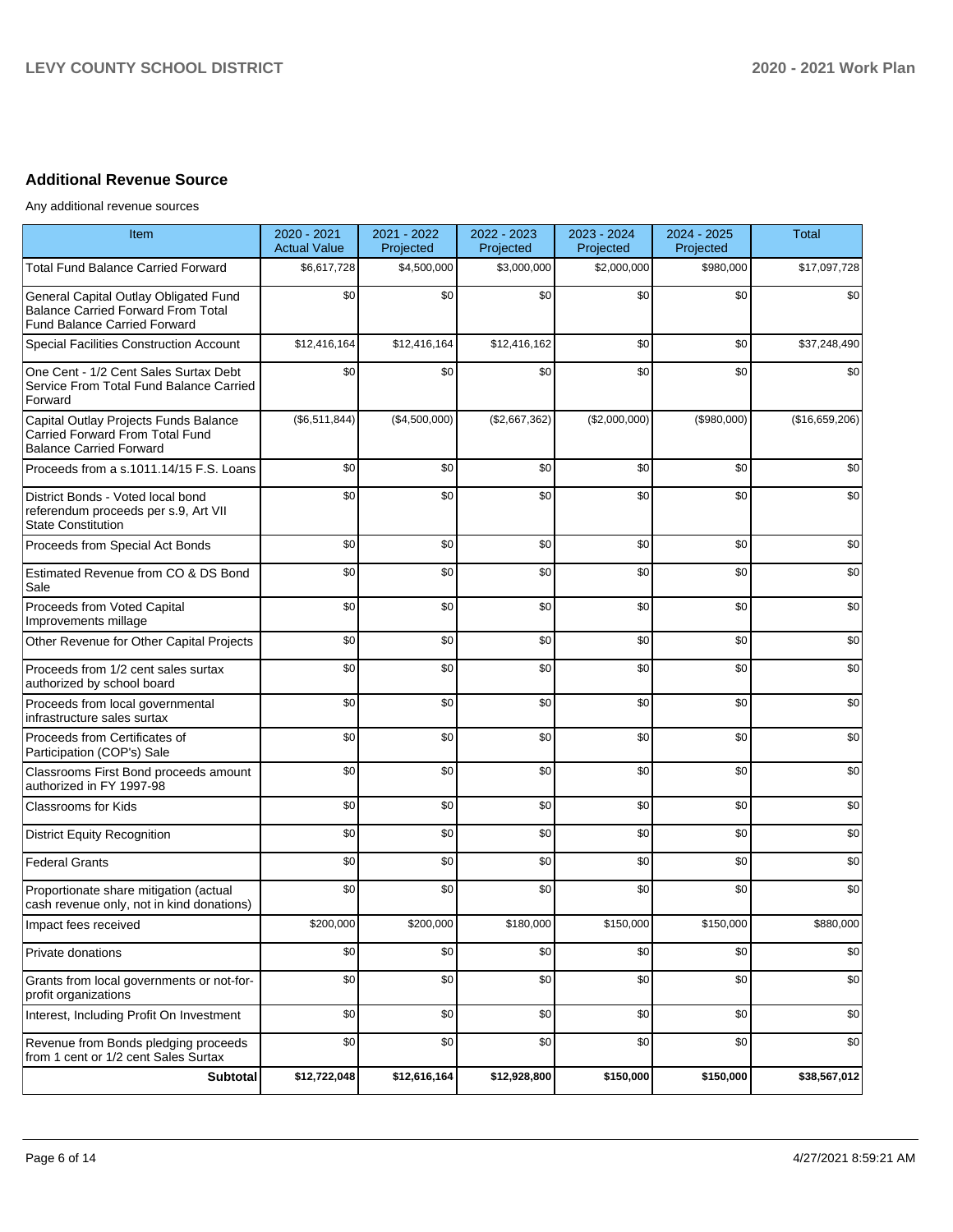# **Total Revenue Summary**

| <b>Item Name</b>                                           | $2020 - 2021$<br><b>Budget</b> | 2021 - 2022<br>Projected | 2022 - 2023<br>Projected | $2023 - 2024$<br>Projected | $2024 - 2025$<br>Projected | <b>Five Year Total</b> |
|------------------------------------------------------------|--------------------------------|--------------------------|--------------------------|----------------------------|----------------------------|------------------------|
| Local 1.5 Mill Discretionary Capital Outlay<br>Revenue     | \$3,335,835                    | \$3,410,057              | \$3,453,649              | \$3,598,104                | \$3,734,831                | \$17,532,476           |
| PECO and 1.5 Mill Maint and Other 1.5<br>Mill Expenditures | (\$16,258,327)                 | (\$15,930,778)           | (\$16, 164, 776)         | (\$3,217,414)              | (\$3,460,614)              | (\$55,031,909)         |
| <b>PECO Maintenance Revenue</b>                            | \$86.451                       | \$0                      | \$0                      | \$0                        | \$0                        | \$86,451               |
| <b>Available 1.50 Mill for New</b><br><b>Construction</b>  | (\$12,922,492)                 | (\$12,520,721)           | (\$12,711,127)           | \$380,690                  | \$274.217                  | (\$37,499,433)         |

| <b>Item Name</b>                      | 2020 - 2021<br><b>Budget</b> | 2021 - 2022<br>Projected | 2022 - 2023<br>Projected | $2023 - 2024$<br>Projected | $2024 - 2025$<br>Projected | <b>Five Year Total</b> |
|---------------------------------------|------------------------------|--------------------------|--------------------------|----------------------------|----------------------------|------------------------|
| ICO & DS Revenue                      | \$200,444                    | \$200,444                | \$200.444                | \$200,444                  | \$200,444                  | \$1,002,220            |
| <b>IPECO New Construction Revenue</b> | \$0                          | \$0                      | \$0                      | \$0                        | \$0                        | \$0                    |
| Other/Additional Revenue              | \$12,722,048                 | \$12,616,164             | \$12,928,800             | \$150,000                  | \$150,000                  | \$38,567,012           |
| <b>Total Additional Revenue</b>       | \$12,922,492                 | \$12,816,608             | \$13,129,244             | \$350,444                  | \$350.444                  | \$39,569,232           |
| Total Available Revenue               | \$0                          | \$295,887                | \$418.117                | \$731,134                  | \$624,661                  | \$2,069,799            |

# **Project Schedules**

# **Capacity Project Schedules**

A schedule of capital outlay projects necessary to ensure the availability of satisfactory classrooms for the projected student enrollment in K-12 programs.

| <b>Project Description</b>          | Location                                                |                          | 2020 - 2021  | 2021 - 2022  | $2022 - 2023$   | $2023 - 2024$ | $2024 - 2025$ | <b>Total</b>    | Funded |
|-------------------------------------|---------------------------------------------------------|--------------------------|--------------|--------------|-----------------|---------------|---------------|-----------------|--------|
| NEW Chiefland<br>Middle High School | <b>CHIEFLAND</b><br><b>MIDDLE HIGH</b><br><b>SCHOOL</b> | Planned<br>Cost:         | \$12,416,164 | \$12,416,164 | \$12,416,162    | \$0           | \$0           | \$37,248,490 No |        |
|                                     |                                                         | <b>Student Stations:</b> |              |              | 905             |               |               | 905             |        |
|                                     | Total Classrooms:                                       |                          |              |              | 50 <sub>1</sub> |               |               | 50              |        |
|                                     |                                                         | Gross Sq Ft:             |              |              |                 |               |               |                 |        |

| Planned Cost:   \$12,416,164   \$12,416,164   \$12,416,162 |  |     | \$0 | \$0 | \$37,248,490 |
|------------------------------------------------------------|--|-----|-----|-----|--------------|
| <b>Student Stations: I</b>                                 |  | 905 |     |     | 905          |
| <b>Total Classrooms:</b>                                   |  | 50  |     |     | 50           |
| Gross Sq Ft:                                               |  |     |     |     |              |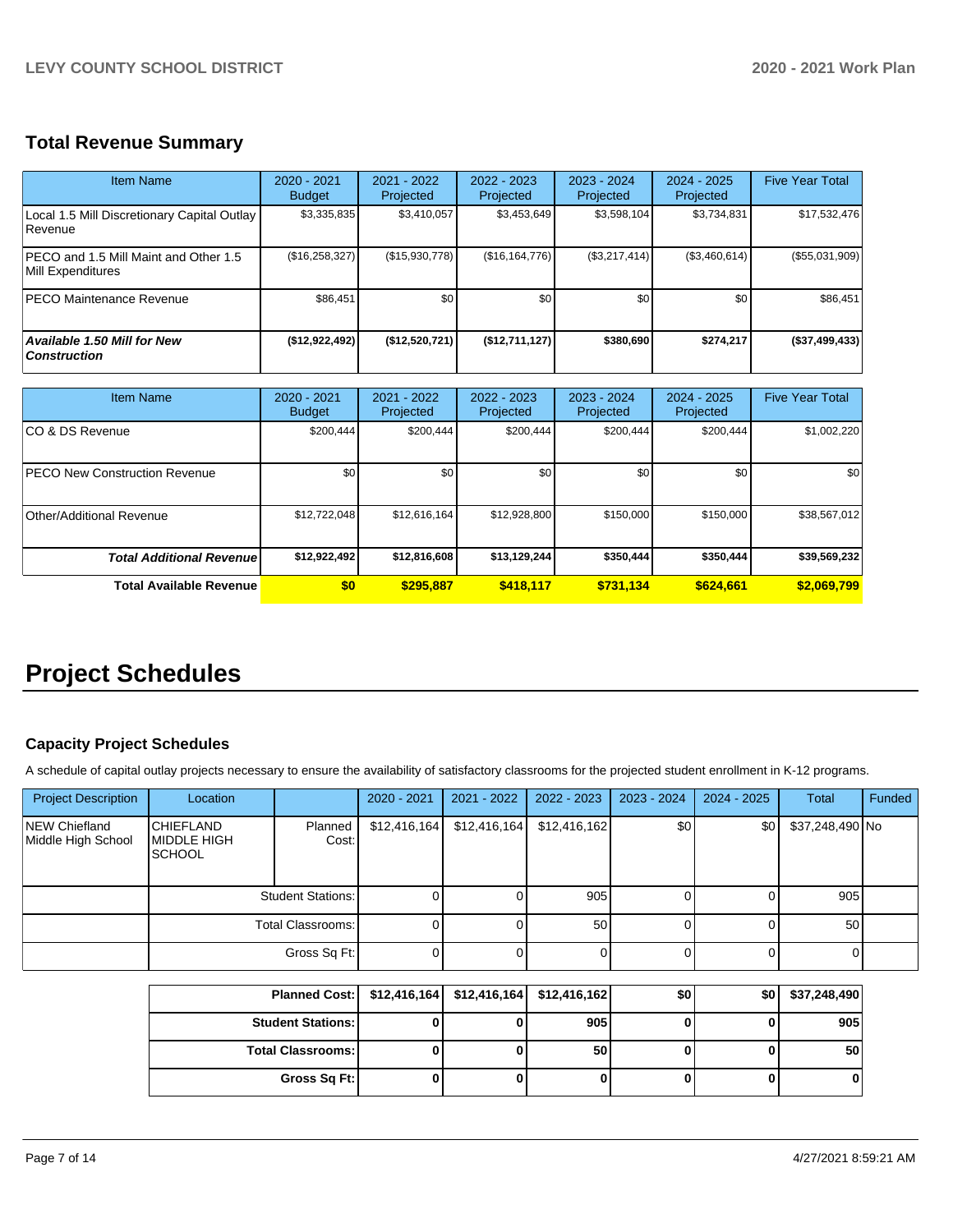## **Other Project Schedules**

Project Description **Location** 2020 - 2021 Actual Budget 2021 - 2022 Projected 2022 - 2023 Projected 2023 - 2024 Projected 2024 - 2025 Projected Total Funded Site Improvement, Covered Play Area BRONSON ELEMENTARY \$0 \$0 \$0 \$131,134 \$0 \$131,134 Yes Site Improvement WILLISTON ELEMENTARY \$0 \$0 \$0 \$418,117 \$0 \$0 \$418,117 Yes Additional Administrative Space required by Sale of Old Bronson School DISTRICT ADMINISTRATIVE OFFICE \$0 \$0 \$0 \$100,000 \$124,661 \$224,661 Yes Renovation WILLISTON ELEMENTARY \$0 \$0 \$0 \$0 \$0 \$500,000 \$500,000 \$0 Renovation JOYCE M BULLOCK ELEMENTARY \$0 \$0 \$0 \$350,000 \$0 \$350,000 Yes Site Improvement YANKEETOWN SCHOOL \$0 \$0 \$0 \$0 \$150,000 \$0 \$150,000 \$0 \$150,000 Yes Roofing Project BRONSON ELEMENTARY \$0 \$295,887 \$0 \$0 \$0 \$295,887 Yes **\$0 \$295,887 \$418,117 \$731,134 \$624,661 \$2,069,799**

Major renovations, remodeling, and additions of capital outlay projects that do not add capacity to schools.

# **Additional Project Schedules**

Any projects that are not identified in the last approved educational plant survey.

| <b>Project Description</b>           | Location                  | <b>Num</b> | 2020 - 2021<br>Classroom Actual Budget | $2021 - 2022$<br>Projected | 2022 - 2023<br>Projected | 2023 - 2024<br>Projected | $2024 - 2025$<br>Projected | Total | Funded |
|--------------------------------------|---------------------------|------------|----------------------------------------|----------------------------|--------------------------|--------------------------|----------------------------|-------|--------|
| Project description not<br>specified | Location not<br>specified |            | \$0                                    | \$0                        | \$0                      | \$0                      | \$0                        |       | \$0 No |
|                                      |                           |            | \$0                                    | \$0                        | \$0                      | \$0                      | \$0                        | \$0   |        |

## **Non Funded Growth Management Project Schedules**

Schedule indicating which projects, due to planned development, that CANNOT be funded from current revenues projected over the next five years.

Nothing reported for this section.

# **Tracking**

# **Capacity Tracking**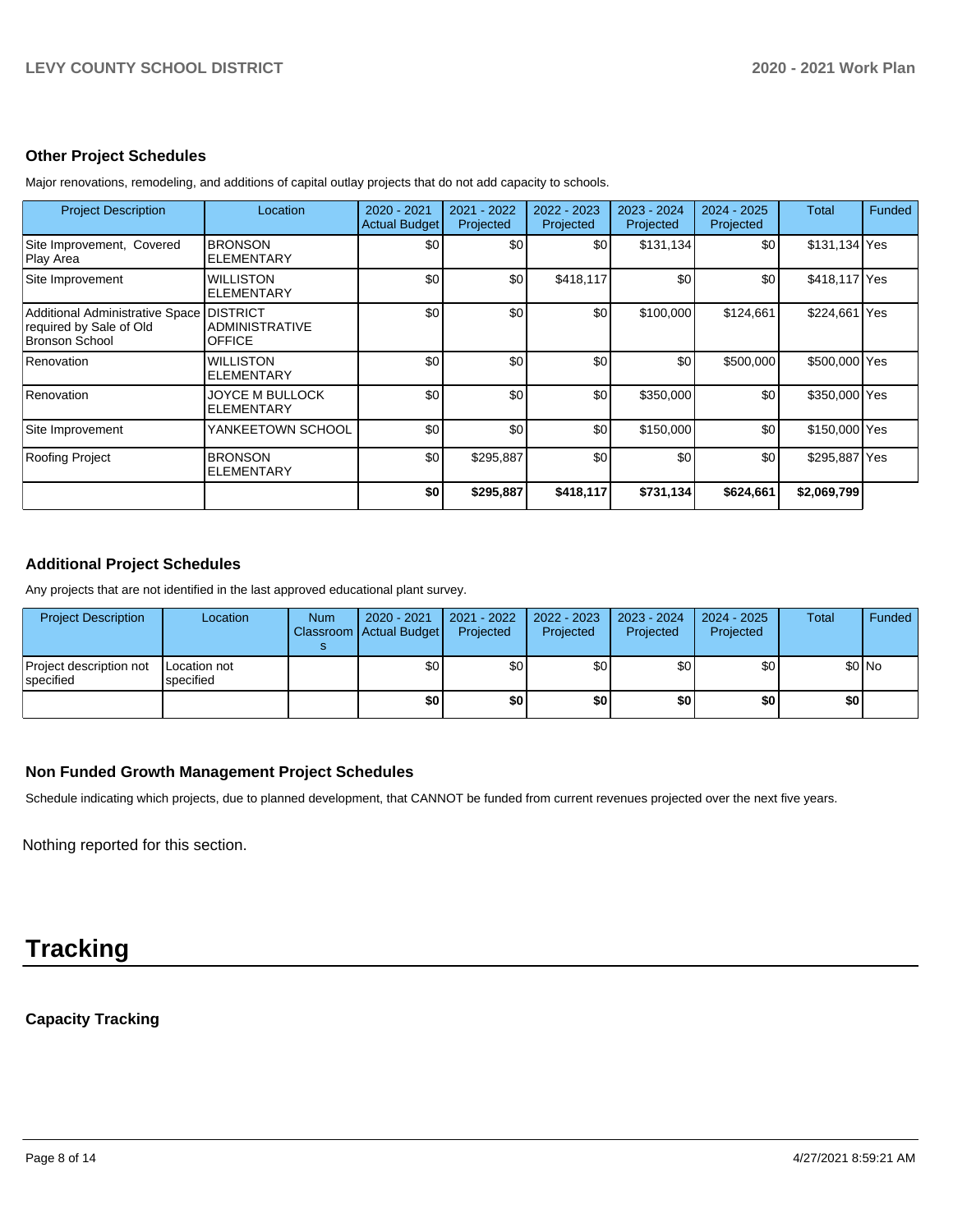| Location                              | $2020 -$<br>2021 Satis.<br>Stu. Sta. | Actual<br>$2020 -$<br><b>2021 FISH</b><br>Capacity | Actual<br>$2019 -$<br>2020<br><b>COFTE</b> | # Class<br>Rooms | Actual<br>Average<br>$2020 -$<br>2021 Class<br><b>Size</b> | Actual<br>$2020 -$<br>2021<br><b>Utilization</b> | <b>New</b><br>Stu.<br>Capacity | <b>New</b><br>Rooms to<br>be<br>Added/Re<br>moved | Projected<br>$2024 -$<br>2025<br><b>COFTE</b> | Projected<br>$2024 -$<br>2025<br>Utilization | Projected<br>$2024 -$<br>2025 Class<br><b>Size</b> |
|---------------------------------------|--------------------------------------|----------------------------------------------------|--------------------------------------------|------------------|------------------------------------------------------------|--------------------------------------------------|--------------------------------|---------------------------------------------------|-----------------------------------------------|----------------------------------------------|----------------------------------------------------|
| <b>CEDAR KEY SENIOR</b><br> HIGH      | 486                                  | 437                                                | 218                                        | 23               | 9                                                          | 50.00 %                                          | $\Omega$                       | $\Omega$                                          | 210                                           | 48.00 %                                      | 9                                                  |
| CHIEFLAND MIDDLE<br>HIGH SCHOOL       | 1,476                                | 1,328                                              | 768                                        | 58               | 13                                                         | 58.00 %                                          | $\Omega$                       | $\Omega$                                          | 827                                           | 62.00%                                       | 14                                                 |
| <b>WILLISTON SENIOR</b><br>HIGH (OLD) | 135                                  | $\Omega$                                           | 0                                          | $\overline{7}$   | $\Omega$                                                   | 0.00%                                            | 0                              | $-7$                                              | $\Omega$                                      | 0.00%                                        | $\Omega$                                           |
| <b>JOYCE M BULLOCK</b><br>ELEMENTARY  | 738                                  | 738                                                | 561                                        | 41               | 14                                                         | 76.00 %                                          | $\Omega$                       | $\Omega$                                          | 580                                           | 79.00 %                                      | 14                                                 |
| YANKEETOWN SCHOOL                     | 380                                  | 342                                                | 226                                        | 18               | 13                                                         | 66.00 %                                          | $\Omega$                       | $\Omega$                                          | 191                                           | 56.00 %                                      | 11                                                 |
| <i><b>WILLISTON</b></i><br>ELEMENTARY | 676                                  | 676                                                | 450                                        | 34               | 13                                                         | 67.00 %                                          | $\Omega$                       | $\Omega$                                          | 462                                           | 68.00 %                                      | 14                                                 |
| <b>CHIEFLAND</b><br>ELEMENTARY        | 865                                  | 865                                                | 701                                        | 48               | 15                                                         | 81.00 %                                          | $\Omega$                       | $\Omega$                                          | 685                                           | 79.00 %                                      | 14                                                 |
| <b>BRONSON</b><br><b>ELEMENTARY</b>   | 764                                  | 764                                                | 542                                        | 42               | 13                                                         | 71.00 %                                          | $\Omega$                       | $\Omega$                                          | 525                                           | 69.00 %                                      | 13                                                 |
| <b>BRONSON SENIOR</b><br>HIGH (NEW)   | 763                                  | 686                                                | 528                                        | 34               | 16                                                         | 77.00 %                                          | $\Omega$                       | $\Omega$                                          | 530                                           | 77.00 %                                      | 16                                                 |
| <b>WILLISTON</b><br>MIDDLE/HIGH (NEW) | 1,145                                | 1,030                                              | 1,043                                      | 49               | 21                                                         | 101.00%                                          | $\Omega$                       | $\Omega$                                          | 1,055                                         | 102.00%                                      | 22                                                 |
|                                       | 7,428                                | 6,866                                              | 5,037                                      | 354              | 14                                                         | 73.36 %                                          | $\bf{0}$                       | -7                                                | 5,065                                         | 73.77 %                                      | 15                                                 |

The COFTE Projected Total (5,065) for 2024 - 2025 must match the Official Forecasted COFTE Total (5,065 ) for 2024 - 2025 before this section can be completed. In the event that the COFTE Projected Total does not match the Official forecasted COFTE, then the Balanced Projected COFTE Table should be used to balance COFTE.

| Projected COFTE for 2024 - 2025 |       |  |  |  |  |  |
|---------------------------------|-------|--|--|--|--|--|
| Elementary (PK-3)               | 1,781 |  |  |  |  |  |
| Middle (4-8)                    | 1,921 |  |  |  |  |  |
| High (9-12)                     | 1,363 |  |  |  |  |  |
|                                 | 5,065 |  |  |  |  |  |

| <b>Grade Level Type</b> | <b>Balanced Projected</b><br>COFTE for 2024 - 2025 |
|-------------------------|----------------------------------------------------|
| Elementary (PK-3)       |                                                    |
| Middle (4-8)            |                                                    |
| High (9-12)             |                                                    |
|                         | 5,065                                              |

# **Relocatable Replacement**

Number of relocatable classrooms clearly identified and scheduled for replacement in the school board adopted financially feasible 5-year district work program.

| _ocation                                 | $2020 -$<br>2021 | $-2022$<br>2021 | 2023<br>2022 | 2024<br>$2023 - 1$ | $-2025$<br>2024 | Year 5 Total |
|------------------------------------------|------------------|-----------------|--------------|--------------------|-----------------|--------------|
| <b>Total Relocatable Replacements: I</b> |                  |                 |              |                    |                 | Λ            |

# **Charter Schools Tracking**

Information regarding the use of charter schools.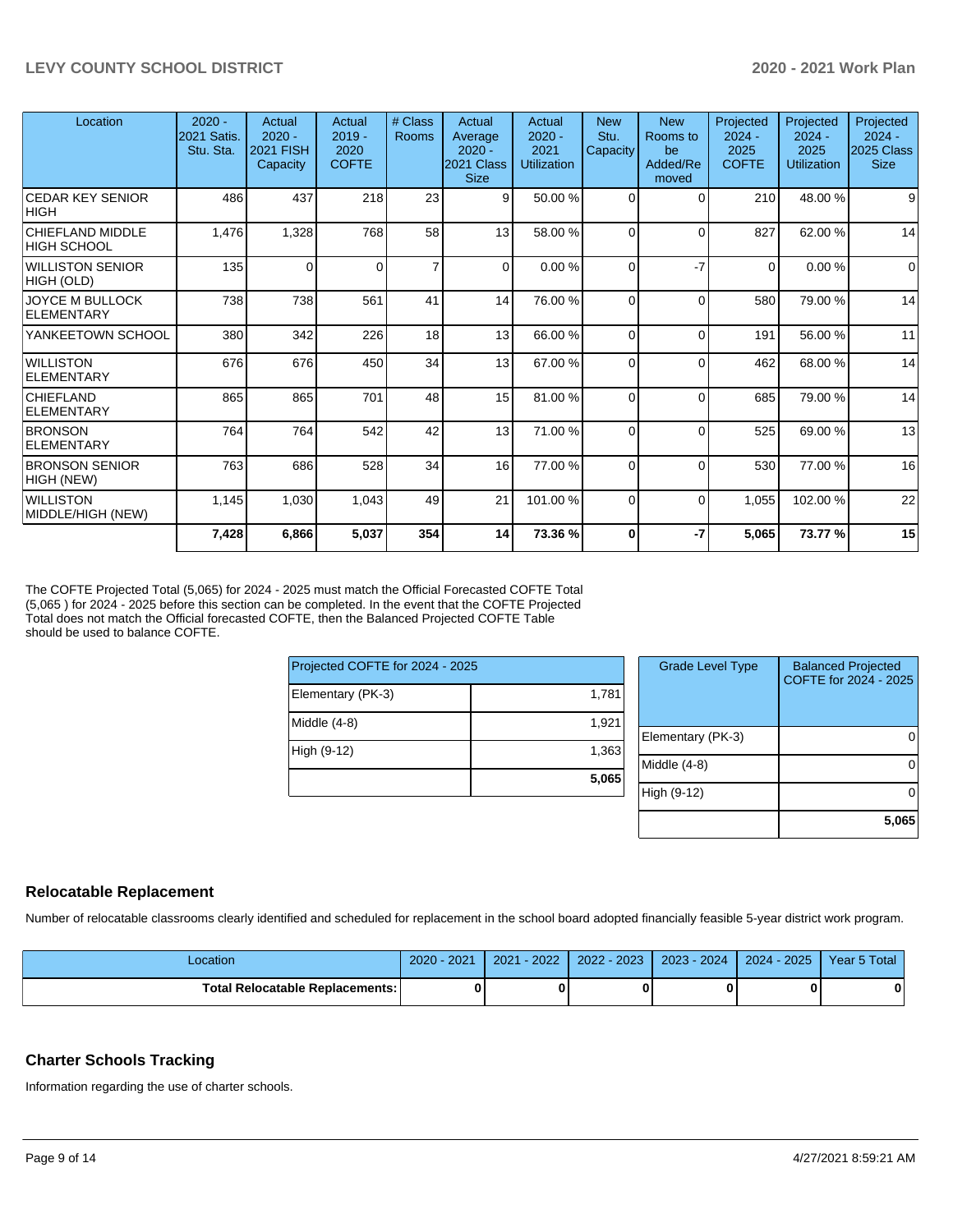# **LEVY COUNTY SCHOOL DISTRICT 2020 - 2021 Work Plan**

| Location-Type                           | # Relocatable<br>units or<br>permanent<br>classrooms | Owner          | Year Started or  <br>Scheduled | <b>Student</b><br><b>Stations</b> | <b>Students</b><br>Enrolled | Years in<br>Contract | <b>Total Charter</b><br><b>Students</b><br>projected for<br>2024 - 2025 |
|-----------------------------------------|------------------------------------------------------|----------------|--------------------------------|-----------------------------------|-----------------------------|----------------------|-------------------------------------------------------------------------|
| Whispering Winds Charter School         |                                                      | 14 COMBINATION | 1999                           | 101                               | 132                         | 13 <sub>1</sub>      | 120                                                                     |
| Nature Coast Charter Middle<br>l School |                                                      | 5 COMBINATION  | 2006                           | 88                                | 70                          | 15 <sub>1</sub>      | 120                                                                     |
|                                         | 19 <sup>1</sup>                                      |                |                                | <b>189</b>                        | 202                         |                      | 240                                                                     |

## **Special Purpose Classrooms Tracking**

The number of classrooms that will be used for certain special purposes in the current year, by facility and type of classroom, that the district will, 1), not use for educational purposes, and 2), the co-teaching classrooms that are not open plan classrooms and will be used for educational purposes.

| School                               | <b>School Type</b> | # of Elementary<br>K-3 Classrooms | $\#$ of Middle 4-8<br><b>Classrooms</b> | $#$ of High 9-12<br><b>Classrooms</b> | # of $ESE$<br><b>Classrooms</b> | # of Combo<br><b>Classrooms</b> | Total<br><b>Classrooms</b> |
|--------------------------------------|--------------------|-----------------------------------|-----------------------------------------|---------------------------------------|---------------------------------|---------------------------------|----------------------------|
| Total Educational Classrooms: I      |                    |                                   |                                         |                                       |                                 |                                 |                            |
| School                               | <b>School Type</b> | # of Elementary<br>K-3 Classrooms | $\#$ of Middle 4-8<br><b>Classrooms</b> | # of High $9-12$<br><b>Classrooms</b> | # of $ESE$<br><b>Classrooms</b> | # of Combo<br>Classrooms        | Total<br>Classrooms        |
| <b>Total Co-Teaching Classrooms:</b> |                    |                                   |                                         |                                       |                                 |                                 |                            |

## **Infrastructure Tracking**

**Necessary offsite infrastructure requirements resulting from expansions or new schools. This section should include infrastructure information related to capacity project schedules and other project schedules (Section 4).** 

Not Specified

**Proposed location of planned facilities, whether those locations are consistent with the comprehensive plans of all affected local governments, and recommendations for infrastructure and other improvements to land adjacent to existing facilities. Provisions of 1013.33(12), (13) and (14) and 1013.36** must be addressed for new facilities planned within the 1st three years of the plan (Section 5).

Not Specified

**Consistent with Comp Plan?** No

## **Net New Classrooms**

The number of classrooms, by grade level and type of construction, that were added during the last fiscal year.

| List the net new classrooms added in the 2019 - 2020 fiscal year.                                                                                       |                              |                            | List the net new classrooms to be added in the 2020 - 2021 fiscal<br>year. |                        |                                                                        |                                   |                                |                        |
|---------------------------------------------------------------------------------------------------------------------------------------------------------|------------------------------|----------------------------|----------------------------------------------------------------------------|------------------------|------------------------------------------------------------------------|-----------------------------------|--------------------------------|------------------------|
| "Classrooms" is defined as capacity carrying classrooms that are added to increase<br>capacity to enable the district to meet the Class Size Amendment. |                              |                            |                                                                            |                        | Totals for fiscal year 2020 - 2021 should match totals in Section 15A. |                                   |                                |                        |
| Location                                                                                                                                                | $2019 - 2020$ #<br>Permanent | $2019 - 2020$ #<br>Modular | $2019 - 2020$ #<br>Relocatable                                             | $2019 - 2020$<br>Total | $2020 - 2021$ #<br>Permanent                                           | $2020 - 2021$ #<br><b>Modular</b> | $2020 - 2021$ #<br>Relocatable | $2020 - 2021$<br>Total |
| Elementary (PK-3)                                                                                                                                       |                              |                            |                                                                            |                        |                                                                        |                                   |                                | $\Omega$               |
| Middle $(4-8)$                                                                                                                                          |                              |                            |                                                                            |                        |                                                                        |                                   |                                | $\Omega$               |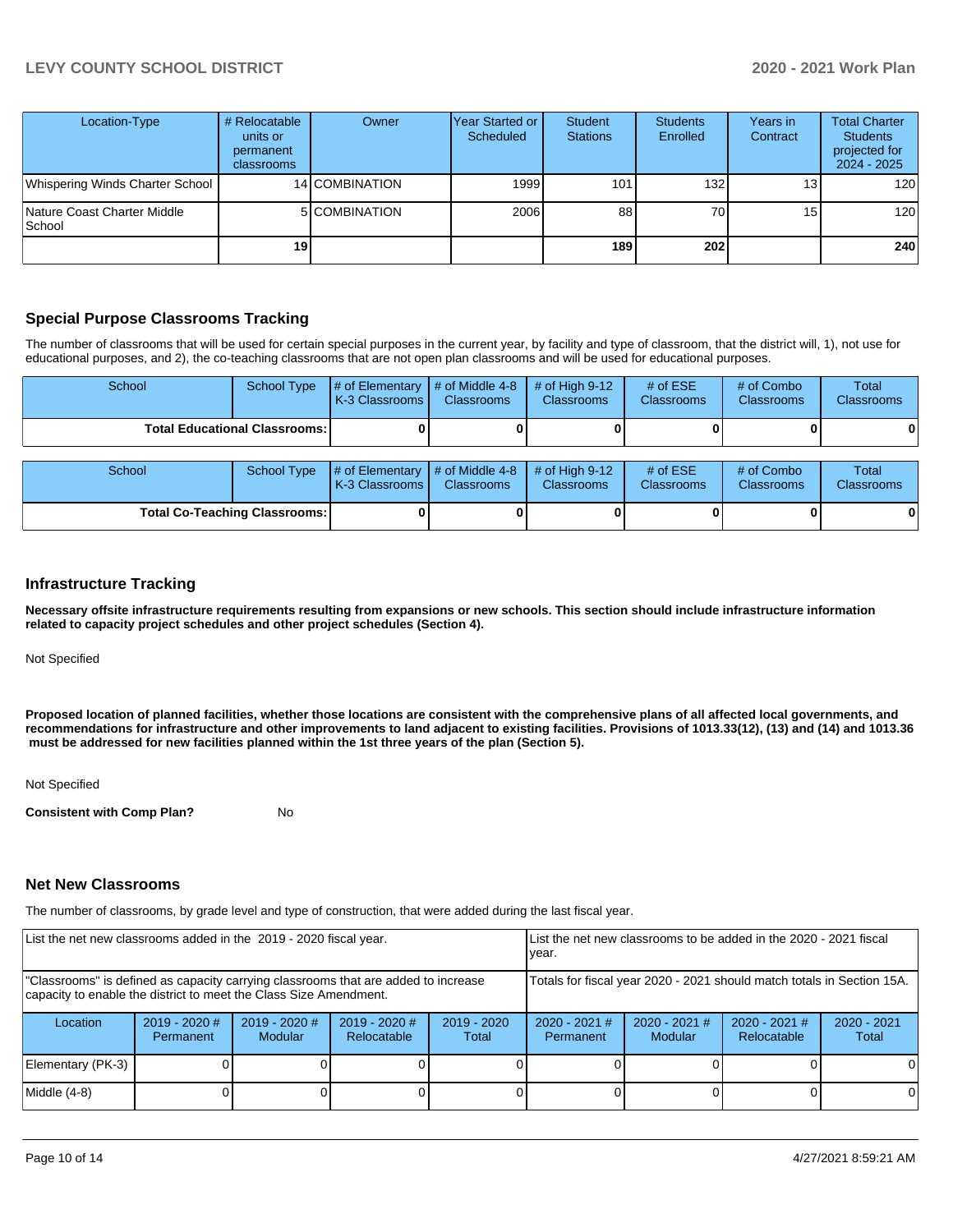| High (9-12) |  |  |  |   | v |
|-------------|--|--|--|---|---|
|             |  |  |  | o |   |

## **Relocatable Student Stations**

Number of students that will be educated in relocatable units, by school, in the current year, and the projected number of students for each of the years in the workplan.

| <b>Site</b>                      | 2020 - 2021     | $2021 - 2022$ | $2022 - 2023$ | 2023 - 2024 | $2024 - 2025$ | 5 Year Average    |
|----------------------------------|-----------------|---------------|---------------|-------------|---------------|-------------------|
| <b>BRONSON SENIOR HIGH (NEW)</b> | 111             |               |               |             |               | 22                |
| ICEDAR KEY SENIOR HIGH           | 151             |               | ∩             |             |               | 30                |
| CHIEFLAND MIDDLE HIGH SCHOOL     | 136             |               | ∩             |             |               | 27                |
| WILLISTON SENIOR HIGH (OLD)      |                 |               |               |             |               | $\Omega$          |
| JOYCE M BULLOCK ELEMENTARY       | 54              |               | $\Omega$      |             | n             | 11                |
| YANKEETOWN SCHOOL                | 18 <sup>1</sup> | O             | $\Omega$      |             |               |                   |
| <b>WILLISTON ELEMENTARY</b>      | 44              | U             | $\Omega$      |             | <sup>0</sup>  | 9                 |
| CHIEFLAND ELEMENTARY             | 59              |               |               |             |               | $12 \overline{ }$ |
| <b>BRONSON ELEMENTARY</b>        | 110             | n             | $\Omega$      |             |               | 22                |
| WILLISTON MIDDLE/HIGH (NEW)      |                 |               | ∩             |             |               | 0                 |

| <b>Totals for LEVY COUNTY SCHOOL DISTRICT</b>     |       |       |       |       |       |       |
|---------------------------------------------------|-------|-------|-------|-------|-------|-------|
| Total students in relocatables by year.           | 683   |       |       |       | 0     | 137   |
| Total number of COFTE students projected by year. | 5,048 | 5,043 | 5,039 | 5.052 | 5.065 | 5.049 |
| Percent in relocatables by year.                  | 14 %  | 0%    | 0%    | 0%    | 0%    | 3%    |

# **Leased Facilities Tracking**

Exising leased facilities and plans for the acquisition of leased facilities, including the number of classrooms and student stations, as reported in the educational plant survey, that are planned in that location at the end of the five year workplan.

| Location                         | # of Leased<br>Classrooms 2020 -<br>2021 | <b>FISH Student</b><br><b>Stations</b> | <b>Owner</b> | # of Leased<br><b>IClassrooms 2024 -</b><br>2025 | <b>FISH Student</b><br><b>Stations</b> |
|----------------------------------|------------------------------------------|----------------------------------------|--------------|--------------------------------------------------|----------------------------------------|
| <b>WILLISTON ELEMENTARY</b>      |                                          |                                        |              |                                                  |                                        |
| <b>CHIEFLAND ELEMENTARY</b>      |                                          |                                        |              |                                                  |                                        |
| <b>BRONSON ELEMENTARY</b>        |                                          |                                        |              |                                                  | U                                      |
| <b>BRONSON SENIOR HIGH (NEW)</b> |                                          |                                        |              |                                                  | n                                      |
| WILLISTON MIDDLE/HIGH (NEW)      |                                          |                                        |              |                                                  | 0                                      |
| ICEDAR KEY SENIOR HIGH           |                                          |                                        |              |                                                  | 0                                      |
| CHIEFLAND MIDDLE HIGH SCHOOL     |                                          |                                        |              |                                                  | 0                                      |
| WILLISTON SENIOR HIGH (OLD)      |                                          |                                        |              |                                                  | $\Omega$                               |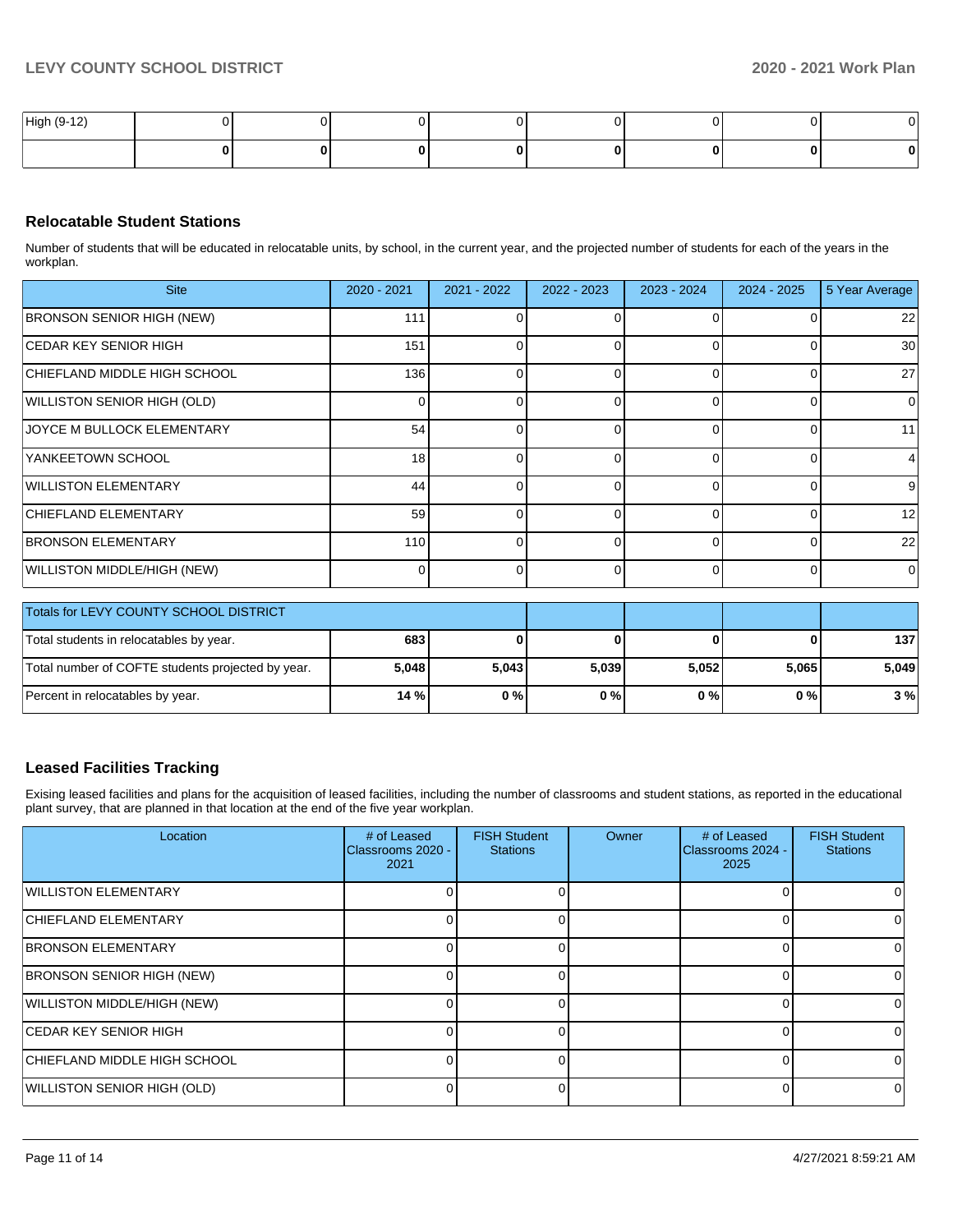# **LEVY COUNTY SCHOOL DISTRICT 2020 - 2021 Work Plan**

| JOYCE M BULLOCK ELEMENTARY |  |  |  |
|----------------------------|--|--|--|
| YANKEETOWN SCHOOL          |  |  |  |
|                            |  |  |  |

#### **Failed Standard Relocatable Tracking**

Relocatable units currently reported by school, from FISH, and the number of relocatable units identified as 'Failed Standards'.

Nothing reported for this section.

**Planning**

#### **Class Size Reduction Planning**

**Plans approved by the school board that reduce the need for permanent student stations such as acceptable school capacity levels, redistricting, busing, year-round schools, charter schools, magnet schools, public-private partnerships, multitrack scheduling, grade level organization, block scheduling, or other alternatives.**

Al secondary schools have implemented a 7 period day. This will will allow greater flexibility in scheduling students and allow students to accelerate earning credits for graduation. The district has a school choice plan. We also offer additional classes before and after the regular school day.

#### **School Closure Planning**

**Plans for the closure of any school, including plans for disposition of the facility or usage of facility space, and anticipated revenues.** 

None

# **Long Range Planning**

#### **Ten-Year Maintenance**

District projects and locations regarding the projected need for major renovation, repair, and maintenance projects within the district in years 6-10 beyond the projects plans detailed in the five years covered by the work plan.

Nothing reported for this section.

## **Ten-Year Capacity**

Schedule of capital outlay projects projected to ensure the availability of satisfactory student stations for the projected student enrollment in K-12 programs for the future 5 years beyond the 5-year district facilities work program.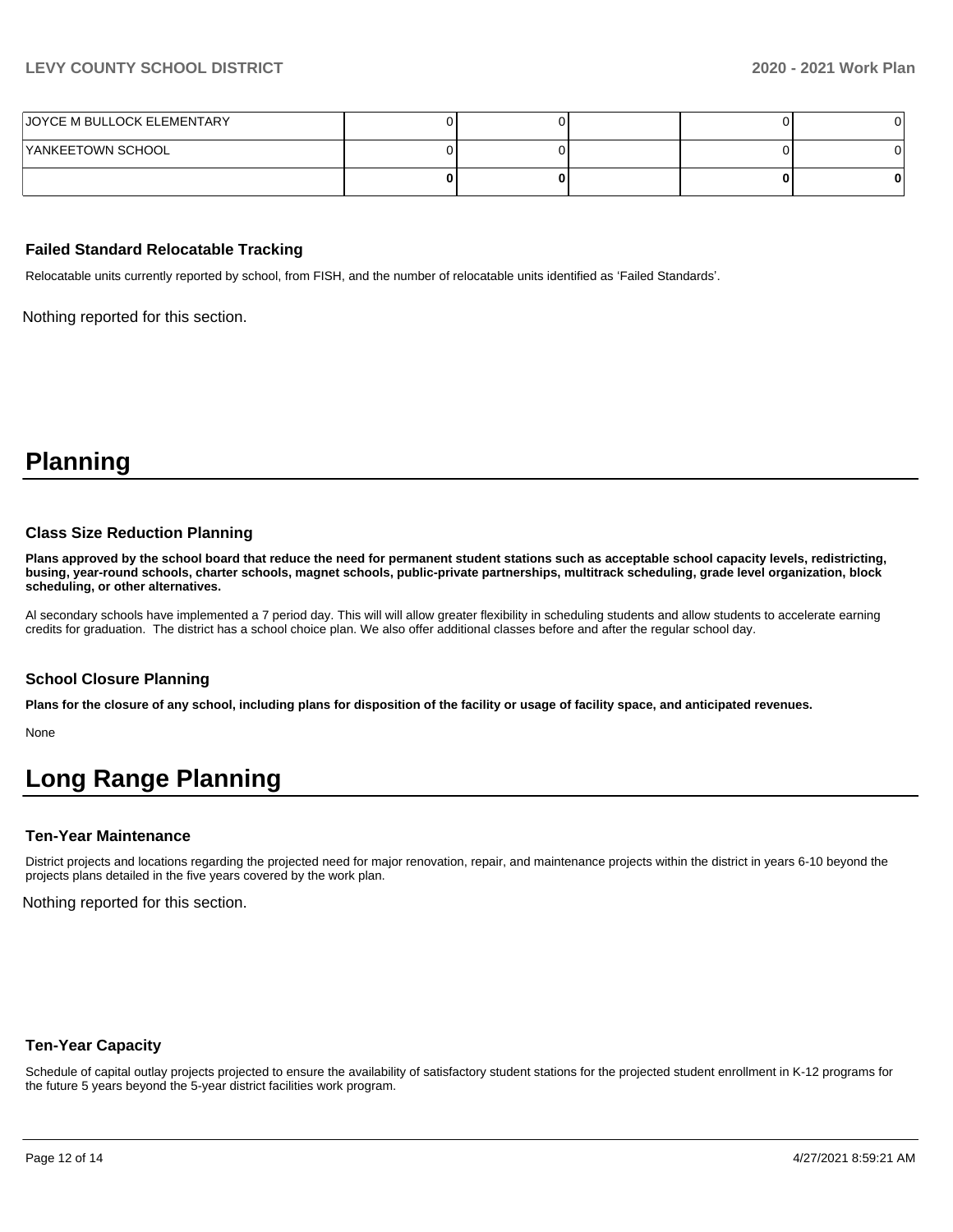Nothing reported for this section.

# **Ten-Year Planned Utilization**

Schedule of planned capital outlay projects identifying the standard grade groupings, capacities, and planned utilization rates of future educational facilities of the district for both permanent and relocatable facilities.

| <b>Grade Level Projections</b>   | <b>FISH</b><br>Student<br><b>Stations</b> | <b>Actual 2019 -</b><br><b>2020 FISH</b><br>Capacity | Actual<br>$2019 -$<br>2020<br><b>COFTE</b> | Actual 2019 - 2020<br><b>Utilization</b> | Actual 2020 - 2021 / 2029 - 2030 new<br>Student Capacity to be added/removed | Projected 2029<br>2030 COFTE | Projected 2029 -<br>2030 Utilization |
|----------------------------------|-------------------------------------------|------------------------------------------------------|--------------------------------------------|------------------------------------------|------------------------------------------------------------------------------|------------------------------|--------------------------------------|
| Elementary - District<br>lTotals | 3,043                                     | 3,043                                                | 2,253.62                                   | 74.07 %                                  |                                                                              | 2,254                        | 74.07 %                              |
| Middle - District Totals         | 4.250                                     | 3,823                                                | 2,783.00                                   | 72.80 %                                  |                                                                              | 2.783                        | 72.80 %                              |
| High - District Totals           |                                           |                                                      | 0.00                                       | $0.00 \%$                                |                                                                              |                              | 0.00 %                               |
| Other - ESE, etc                 | 135                                       |                                                      | 0.00                                       | $0.00 \%$                                |                                                                              |                              | 0.00 %                               |
|                                  | 7,428                                     | 6,866                                                | 5,036.62                                   | 73.36 %                                  |                                                                              | 5,037                        | 73.36 %                              |

**Combination schools are included with the middle schools for student stations, capacity, COFTE and utilization purposes because these facilities all have a 90% utilization factor. Use this space to explain or define the grade groupings for combination schools.** 

No comments to report.

## **Ten-Year Infrastructure Planning**

**Proposed Location of Planned New, Remodeled, or New Additions to Facilities in 06 thru 10 out years (Section 28).**

Nothing reported for this section.

Plans for closure of any school, including plans for disposition of the facility or usage of facility space, and anticipated revenues in the 06 thru 10 out **years (Section 29).**

Nothing reported for this section.

#### **Twenty-Year Maintenance**

District projects and locations regarding the projected need for major renovation, repair, and maintenance projects within the district in years 11-20 beyond the projects plans detailed in the five years covered by the work plan.

Nothing reported for this section.